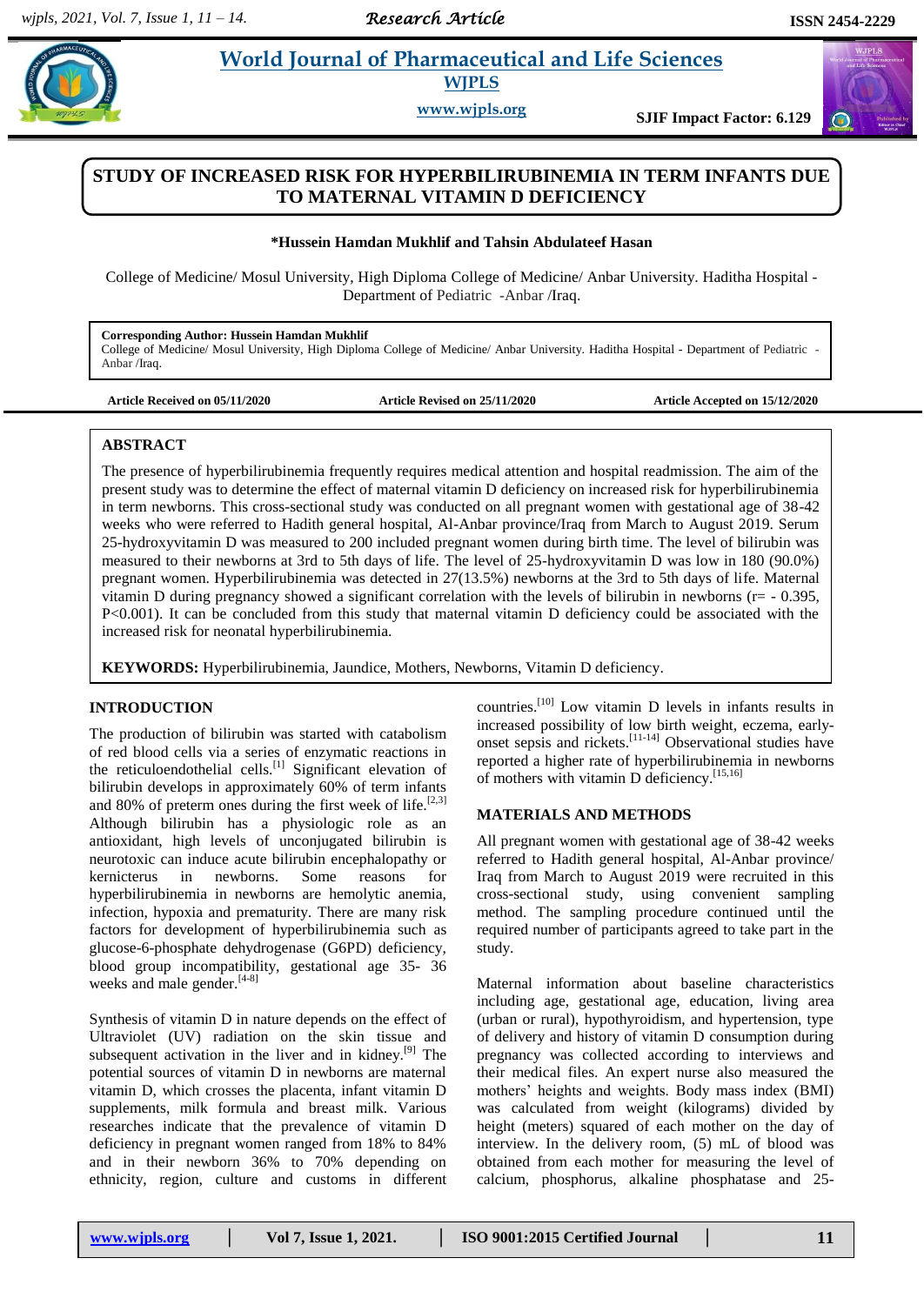hydroxy vitamin D (25-OH vitamin D). The newborns' weight, height and head circumference were measured by standard methods, and type of delivery; also, the method of feeding was recorded. The newborns were evaluated for hyperbilirubinemia at the 3rd to 5th days of life. Increase in the bilirubin level more than 12 mg/dl was considered as hyperbilirubinemia in the 3rd to 5th days of life.<sup>[17]</sup>

The level of serum 25-OH vitamin D was measured using RIA (Radio-Immuno- Assay) method (Diasys GmbH, Germany). For vitamin D, ranges <10 ng/mL were regarded as deficient, 10-30 ng/mL as insufficient, and >30 ng/mL as sufficient based on its brochures and those reported by Mayo Medical Laboratories.<sup>[18]</sup> Likewise, for calcium, the range of 8.5-10.5 mg/dL was regarded as normal and <8.5 mg/dL as deficient.<sup>[19]</sup> The determination of bilirubin was performed by photometric method, using 2, 4- dichloroaniline in the serum of venous blood samples at 3rd to 5th days of life.

Pregnant women with a history of renal, hepatic, gestational diabetes, or hypertension and metabolic bone diseases and those under treatment with oral corticosteroid and anticonvulsant drugs were excluded from the study. Newborns with pathological causes for their hyperbilirubinemia such as blood group mismatch, infection, polycythemia, and cephalic hematoma; a history of asphyxia; or apparent congenital anomalies were excluded. Additionally, neonates who had taken home phototherapy before referring to us were excluded from the study.

#### **Statistical analyses**

The obtained data were analyzed using SPSS software version 20.0 (SPSS Inc., Chicago, IL, USA) and statistical significance was set at p<0.05. Data are presented as mean  $\pm$  standard deviation (SD) for quantitative variables and percentage for categorical variables. We used independent sample t-test for comparing the means and Pearson correlation coefficient was done for assessing the association of maternal vitamin D with neonatal bilirubin.

#### **RESULTS**

In the current study, (200) pregnant mothers within the age range of 18 to 40 years with the mean age of  $23.8\pm4.35$  years were included. Table (1) presents the main demographic characteristics of the pregnant women.

There were (112 girls and 88 boys) newborns also included in this study. The mean of birth weight in these newborns was 3103.5±295.2 grams, ranging from 3015 to 4230 grams; the mean of birth height was  $48.6 \pm 2.15$ cm, ranging from 40 to 53 cm; and the mean of head circumference was  $34.15 \pm 2.01$  cm, ranging from 31 to 37 cm. Also 130 (65%) of the newborns had been born by vaginal delivery and one-third  $(n=70)$  by cesarean section. The number of breastfed newborns was 166(83.0%) and the remaining 34(17.0%) were formula fed.

Vitamin D deficiency with a range <10 ng/mL was detected in 30(15.0%), insufficient level of 10-30 ng/mL in 150(75.0%), and sufficient level in 20(10.0%) pregnant women. Serum calcium was sufficient in 118(59.0%); while 82(41.0%) of them had hypocalcaemia below 8.5 mg/dL. There was no significant relationship between maternal vitamin D and BMI (P=0.355). Based on the living area,  $146(73.0\%)$ mothers were living in the urban area. Among (200) pregnant women, 86(43.0%) had a degree under diploma, 78(39.0%) diploma, and only 36(18.0%) had a university degree. There was a correlation between maternal vitamin D and the level of their educations  $(P=0.014)$ .

There was a correlation between the level of maternal vitamin D with calcium, phosphorus and alkaline phosphatase of mothers (P< 0.005 each). The use of vitamin D during pregnancy was reported in 169(84.5%) mothers.

The level of bilirubin more than 12 was detected in 27(13.5%) newborns at the 3rd to 5th days of life as hyperbilirubinemia. Maternal vitamin D showed a significant correlation with the levels of bilirubin of the 3rd to 5th days of life in these newborns (r=-0.395, P<0.001) as shown in figure (1); Moreover, the level of maternal calcium, phosphorus and alkaline phosphatase were not associated with bilirubin of the 3rd-5th days of life (P=  $0.31$ , P= $0.15$  and P= $0.17$ , respectively).

**Table (1): Baseline characteristics of the 200 studied pregnant women.**

| <b>Parameter</b>         | <b>Mean (SD)</b> | <b>Minimum</b> | <b>Maximum</b> |
|--------------------------|------------------|----------------|----------------|
| Body mass index (kg/m2)  | 32.3(5.1)        | 23.4           | 42.9           |
| Gestational age (week)   | 38.5(1.1)        | 36             | 41             |
| Serum vitamin D (ng/mL)  | 17.9(8.6)        | 2.6            | 71.8           |
| Serum calcium(mg/dL)     | 8.3(2.1)         | 3.3            | 34.9           |
| Serum phosphorus (mg/dL) | 3.8(1.1)         | 3.1            | 7.6            |
| Alkaline phosphatase     | 341.2(127.2)     | 5.3            | 681.0          |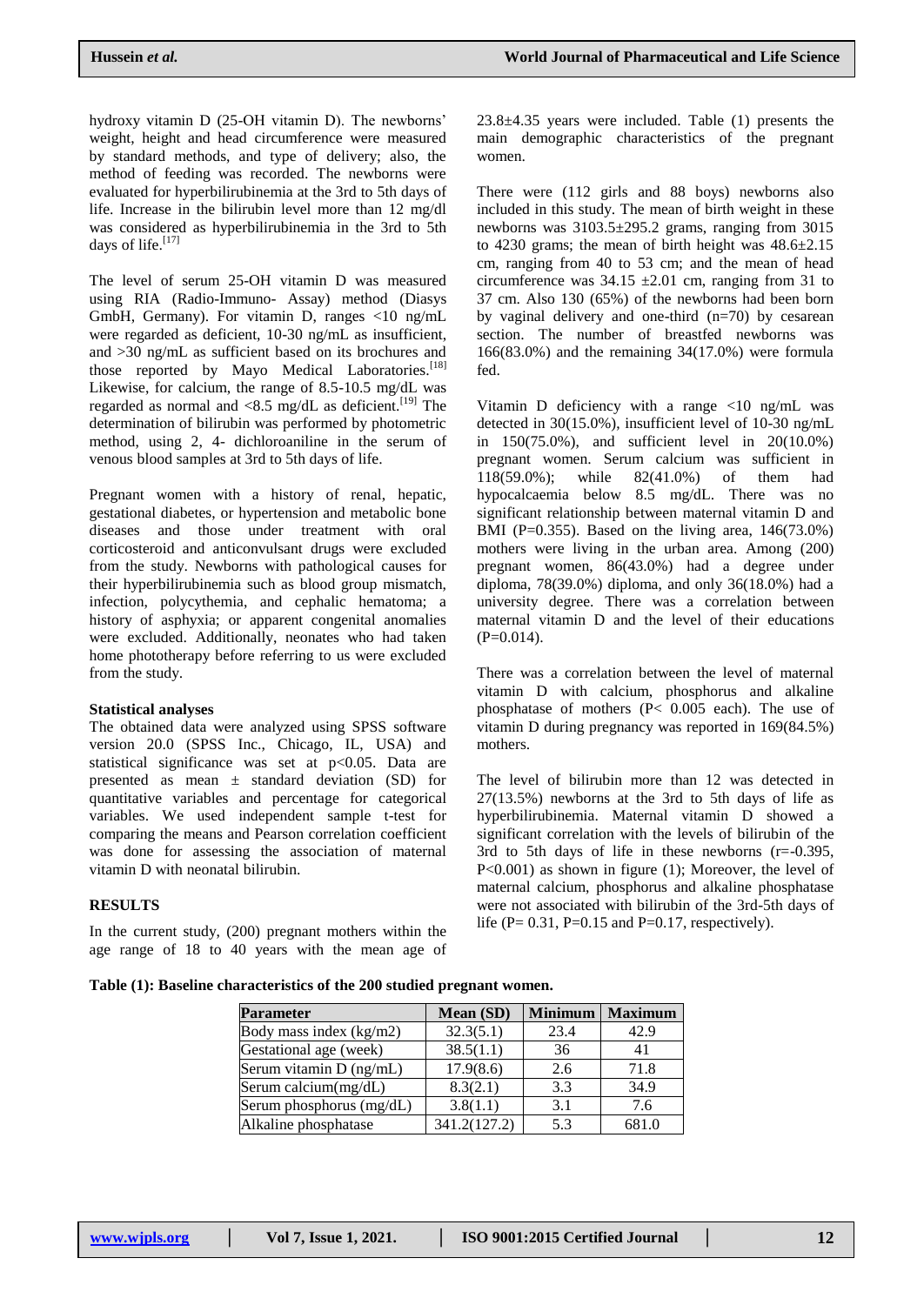

**Figure (1): Correlation between the level of maternal vitamin D and neonatal bilirubin at the 3rd- 5th days of life.**

#### **DISCUSSION**

The present study revealed that maternal vitamin D had a significant correlation with the levels of bilirubin of 3rd to 5th days of life in the newborns. Few case-controlled studies could show the association between maternal vitamin D deficiency and jaundice in newborns. In a study by Aletayeb et al., it was shown that there was an association between low serum vitamin D levels in mothers with jaundice in their newborns.<sup>[15]</sup> Multu et al., conducted a study on 51 newborns including 30 newborns with jaundice and 21 as the control; they found a strong relationship between neonatal vitamin D and jaundice  $(P=0.01)$ .<sup>[16]</sup> In contrast, Mehrpisheh et al. reported no significant relationship among 30 termnewborns with jaundice, in comparison with 30 control groups for neonatal vitamin  $\overrightarrow{D}$  deficiency.<sup>[20]</sup> In the present study, the association between maternal vitamin D deficiency and the increased risk for neonatal jaundice may be explained by focus on a common pathway in the liver for synthesis of vitamin D and for metabolism of bilirubin. The incidence of referral for neonatal jaundice was 10.5% of live term births in Turkey.<sup>[21]</sup> A multicenter study in six developing countries showed hyperbilirubinemia was a primary diagnosis for hospital admission in 12- 78% of the admissions in the first 6 days of life.<sup>[22]</sup> Worldwide, it is estimated that  $10.5\%$  of live birth newborns require phototherapy for jaundice.<sup>[23]</sup> Glucose-6- phosphate dehydrogenase (G6PD) deficiency is a common cause of neonatal jaundice throughout the world; it is noteworthy that the higher rate of G6PD deficiency in this region is one of the reasons for the higher neonates' hyperbilirubinemia.<sup>[24]</sup> The prevalence of vitamin D deficiency has been reported in pregnant women in different countries from 18% in UK to 84% in Netherlands, and the rate of 80% in Iran.<sup>[25-27]</sup> Considering the deficiency and insufficiency levels of vitamin D, we found that 14.6% and 77.7% of the mothers had low vitamin D in order. It appears that

sunny weather itself is not enough for protection against low vitamin D in pregnant mothers; outdoor activities, dressing habits, and dietary supplements have to be notified. We found a relationship between the mother's education and the level of vitamin D similar to Scholl et al.'s study; it appears that educated mother's pay more attention to food fortification and use regular supplementation.<sup>[28]</sup> Vitamin D stimulates the transport of calcium and phosphorus into the extracellular fluid in the intestine, bone and kidney; however, the production of the hormone is regulated directly or indirectly by plasma levels of calcium and phosphorus.[29] In contrast to our study, Shaheen et al. found vitamin D levels may not be correlated with the serum levels of alkaline phosphatase.[30]

#### **REFERENCES**

- 1. Ullah S, Rahman K, Hedayati M. Hyperbilirubinemia in Neonates: Types, Causes, Clinical Examinations, Preventive Measures and Treatments: A Narrative Review Article. Iran J Public Health, 2016; 45(5): 558- 68.
- 2. Allen D. Neonatal jaundice. Nurs Child Young People, 2016; 28(6): 11.
- 3. Bhutani VK, Johnson L, Sivieri EM. Predictive ability of a predischarge hour- specific serum bilirubin for subsequent significant hyperbilirubinemia in healthy term and near-term newborns. Pediatrics, 1999; 103: 6e14.
- 4. Mojtahedi SY, Izadi A, Seirafi G, Khedmat L, Tavakolizadeh R. Risk Factors Associated with Neonatal Jaundice: A Cross- Sectional Study from Iran. Open Access Maced J Med Sci., 2018; 6(8): 1387-93.
- 5. Olusanya BO, Kaplan M, Hansen TWR. Neonatal hyperbilirubinaemia: a global perspective. Lancet Child Adolesc Health, 2018; 2(8): 610-20.